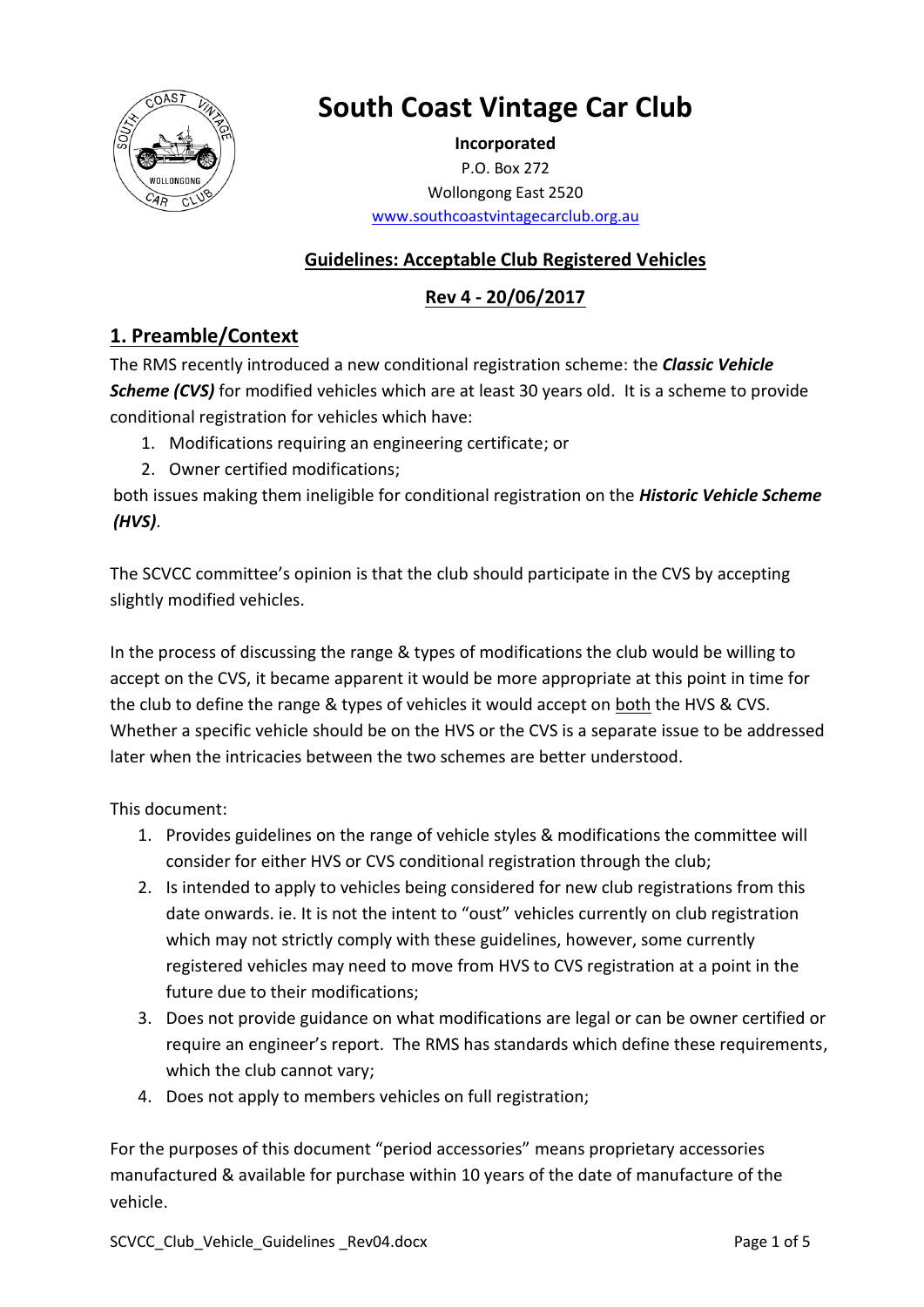## **2. Guidelines**

|              | <b>GUIDELINE</b>                                                                                                              | Acceptable                                                                                                                                                                                                                                                                             | Unacceptable                                                                                                                                                                                                                                                                   |
|--------------|-------------------------------------------------------------------------------------------------------------------------------|----------------------------------------------------------------------------------------------------------------------------------------------------------------------------------------------------------------------------------------------------------------------------------------|--------------------------------------------------------------------------------------------------------------------------------------------------------------------------------------------------------------------------------------------------------------------------------|
| $\mathbf{1}$ | General                                                                                                                       |                                                                                                                                                                                                                                                                                        |                                                                                                                                                                                                                                                                                |
| 1.1          | Modifications should be limited<br>to those which retain a vintage<br>&/or classic look to the vehicle.                       | Vehicles which look like they<br>are vintage or classic.<br>Fitment of period accessories.                                                                                                                                                                                             | Vehicles which look like they are<br>hot rods or rat rods or similar.                                                                                                                                                                                                          |
| 1.2          | We are not & do not want to<br>become a hot rod club.                                                                         | Vehicles with original looking<br>patina or non-structural rust<br>or body repairs.                                                                                                                                                                                                    | Vehicles looking like hot rods or<br>with hot rod type features such<br>as:<br>T-buckets<br>$\bullet$<br>Chopped top<br>Later era suspension<br>systems<br>Modern fibreglass bodies                                                                                            |
| $\mathbf{2}$ | <b>Safety &amp; Brakes</b>                                                                                                    |                                                                                                                                                                                                                                                                                        |                                                                                                                                                                                                                                                                                |
| 2.1          | Minor modifications which<br>enhance the safety of the<br>vehicle occupants & other road<br>users are allowable.              | Addition of:<br>Seatbelts<br>$\bullet$<br><b>Blinkers</b><br>$\bullet$<br>Child seats<br>Disabled controls<br>$\bullet$<br>Alternative seats: Bench to<br>bucket or vica versa.                                                                                                        |                                                                                                                                                                                                                                                                                |
| 2.2          | Brake improvements &<br>upgrades should be limited to<br>those which were<br>manufacturer's options or<br>period accessories. | Replacement of front drum<br>brakes with discs on vehicles<br>which were available with<br>discs as an option. Eg:<br>Discs on Holden's from<br>$\bullet$<br>HR onward<br>Alternative calipers or rotors<br>which utilise the standard stub<br>axle, bearings & mounting<br>locations. | Fitting rear discs to a vehicle<br>that was only ever available<br>with drums.<br>Alternative calipers or rotors<br>which require modified stub<br>axles or other components.<br>"Big Brake" conversion kits<br>which require significantly<br>larger than standard rim sizes. |
| 3            | <b>Body</b>                                                                                                                   |                                                                                                                                                                                                                                                                                        |                                                                                                                                                                                                                                                                                |
| 3.1          | Body or panel work should<br>retain a look to the vehicle<br>appropriate to its age                                           | Minor flaring of guards to<br>accept legally wider wheels.<br>Minor bonnet or guard fluting,<br>spoilers, wings, etc which<br>were available as period<br>accessories or manufacturer's<br>options.                                                                                    | Significant non-standard<br>openings or holes in the bonnet<br>or guards for items such as<br>superchargers.<br>Flaring of guards for wheels<br>which are wider than legally<br>allowed.                                                                                       |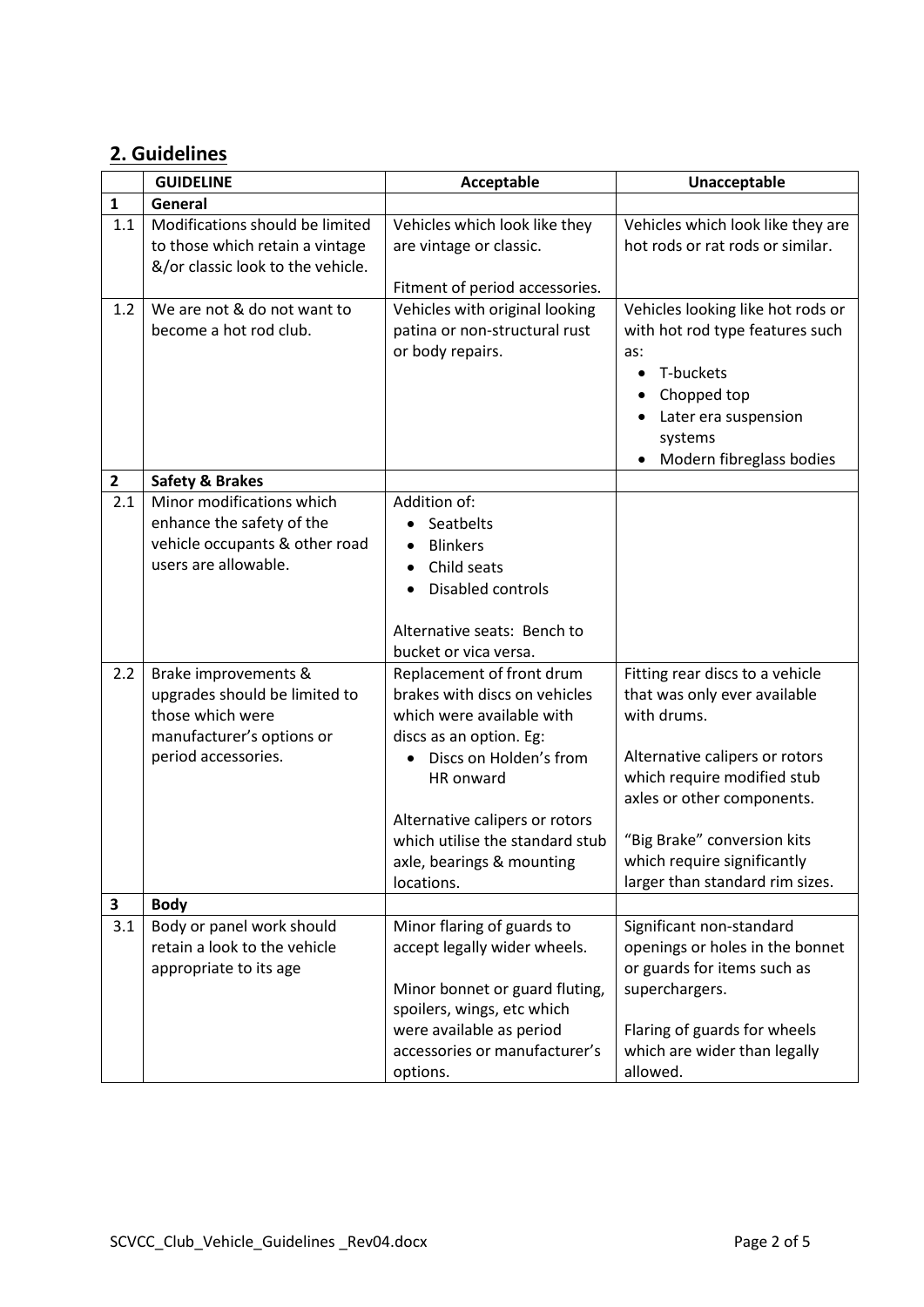|     | <b>GUIDELINE</b>                     | Acceptable                           | Unacceptable                           |
|-----|--------------------------------------|--------------------------------------|----------------------------------------|
| 3.2 | Paint schemes, sign-writing,         | Paint colours & schemes              | Bright metallic or iridescent          |
|     | murals & artwork should be in-       | available around the time of         | paints not available around the        |
|     | keeping with the era of the          | the vehicle's manufacture.           | time of the vehicle's                  |
|     | vehicle                              |                                      | manufacture.                           |
|     |                                      | Company/owners names or              |                                        |
|     |                                      | logos on commercial vehicles.        | "Rat rods" in flat black.              |
|     |                                      |                                      |                                        |
|     |                                      |                                      | Large areas of artwork.                |
|     |                                      |                                      | Any skulls & crossbones, naked         |
|     |                                      |                                      | people, flames, comic style            |
|     |                                      |                                      | characters.                            |
| 4   | <b>Steering/Driveline/Suspension</b> |                                      |                                        |
| 4.1 | Changes to steering systems          | LHD to RHD conversions               | Installation of a power steering       |
|     | should be limited to LHD to RHD      | whether carried out locally          | system which is not a                  |
|     | and rack & pinion conversions        | (Aust) or prior to import.           | manufacturer's option.                 |
|     |                                      |                                      |                                        |
|     |                                      | Conversions of other steering        |                                        |
|     |                                      | systems to rack & pinion.            |                                        |
| 4.2 | Transmission modifications are       | Changing auto for manual or          | An alternative transmission            |
|     | acceptable provided they fit         | vica versa.                          | which requires replacement or          |
|     | within the existing transmission     |                                      | modification to the vehicle's          |
|     | tunnel.                              | Increasing/decreasing number         | transmission tunnel.                   |
|     |                                      | of gears.                            |                                        |
|     |                                      |                                      |                                        |
|     |                                      | Transmission from another            |                                        |
|     |                                      | make of vehicle.                     |                                        |
| 4.3 | Suspension ride height should        | Period accessory springs or          | 4WD's with highlift springs &          |
|     | be within ~50mm of                   | manufacturer's options which         | dampers.                               |
|     | manufacturers standard               | alter ride height by less than       |                                        |
|     |                                      | $^{\sim}$ 50mm.                      | Non manufacturer systems for           |
|     |                                      |                                      | changing ride height.                  |
|     |                                      |                                      |                                        |
|     |                                      |                                      | Airbag systems which have              |
|     |                                      |                                      | replaced standard springs or           |
|     |                                      |                                      | torsion bars.                          |
| 4.4 | Alternative differentials are        | Differentials from other makes       | Any modification which                 |
|     | acceptable provided the original     | or models provided:                  | significantly alters the rear end      |
|     | vehicle geometry is closely          | Standard or club                     | of the vehicle. Eg:                    |
|     | maintained.                          | acceptable wheels are                | Independent rear end to a<br>$\bullet$ |
|     |                                      | fitted                               | vehicle originally with a              |
|     |                                      | The vehicle's standard               | live axle set-up.                      |
|     |                                      | track & geometry is                  | Replace a leaf spring                  |
|     |                                      | maintained                           | supported diff with a coil             |
|     |                                      | Suspension mountings do<br>$\bullet$ | spring set-up                          |
|     |                                      | not require modification             |                                        |
| 5   | <b>Engine</b>                        |                                      |                                        |
| 5.1 | Any alternative (non-standard)       | The committee may consider           |                                        |
|     | engine should be from the same       | alternative brand engines in         |                                        |
|     | manufacturer as the vehicle.         | exceptional circumstances            |                                        |
|     |                                      | provided the capacity & power        |                                        |
|     |                                      | output remain similar to the         |                                        |
|     |                                      | vehicle's original unit.             |                                        |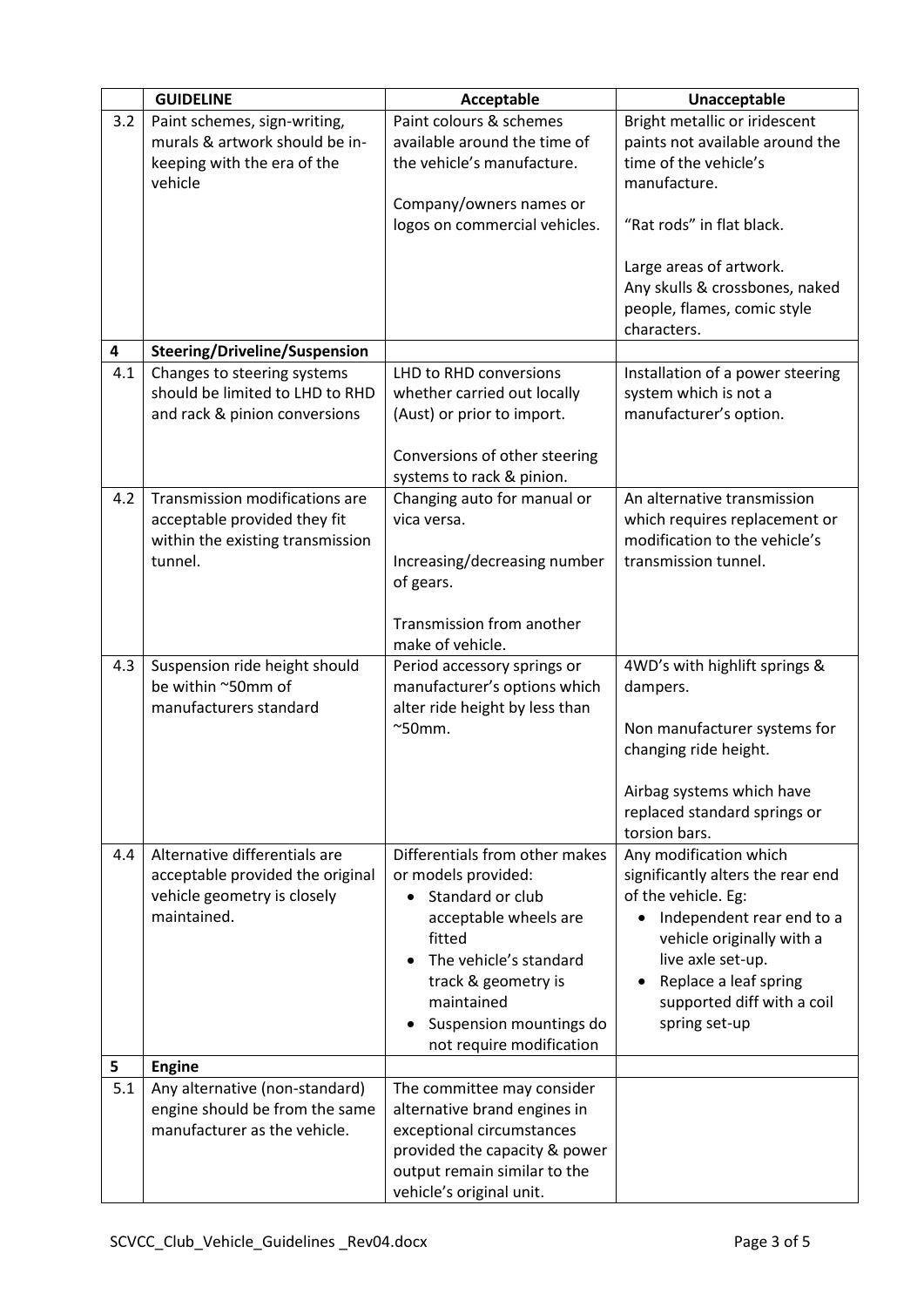|     | <b>GUIDELINE</b>                                         | Acceptable                          | Unacceptable                                     |
|-----|----------------------------------------------------------|-------------------------------------|--------------------------------------------------|
| 5.2 | Engines should have no more                              | An increase or decrease in the      | Increasing the number of                         |
|     | cylinders & be of the same                               | number of cylinders to what         | cylinders beyond what was                        |
|     | configuration as was available                           | was available from the              | available from the                               |
|     | from the manufacturer.                                   | manufacturer. Eg:                   | manufacturer. Eg:                                |
|     |                                                          | 6 Cyl or V8 in XW Falcon            | • V8 in a pre HT Holden                          |
|     |                                                          | 6 Cyl or V12 in Jag                 | $\bullet$ V8 in a Jag                            |
|     |                                                          | 4, 6 or V8 in Commodore             |                                                  |
|     |                                                          | or Torana                           | Different configuration. Eg:                     |
|     |                                                          | 4, 6 or V8 in MG.                   | V6 to replace an in-line 6                       |
|     |                                                          |                                     | Cyl.                                             |
| 5.3 | Engine capacity should be no                             | Reboring to maximum                 | Stroker kits.                                    |
|     | more than ~25% greater than                              | oversize pistons.                   |                                                  |
|     | the largest manufacturer's                               |                                     |                                                  |
|     | engine that was available.                               | Fitment of a similar slightly       |                                                  |
|     |                                                          | later series engine. Eg:            |                                                  |
|     |                                                          | 186 red motor in to an<br>$\bullet$ |                                                  |
|     |                                                          | EH Holden                           |                                                  |
| 5.4 | Engine tune & power increasing                           | Mild cam profiles.                  | Addition of turbo &                              |
|     | accessories should be limited to                         |                                     | superchargers where they were                    |
|     | manufacturer's options & minor                           | Alternative carburettors.           | not available from the                           |
|     | period accessories which                                 |                                     | manufacturer.                                    |
|     | provide moderate (ie. up to                              | Electronic ignition.                |                                                  |
|     | ~25%) power increases over                               |                                     | Fitting fuel injection to replace                |
|     | standard.                                                | Extractor or larger exhaust         | $\text{carby}(s)$ .                              |
|     |                                                          | systems.                            |                                                  |
|     |                                                          |                                     | Exhaust systems louder than                      |
|     |                                                          |                                     | legally allowed.                                 |
| 6   | <b>Wheels/Tyres</b>                                      |                                     |                                                  |
| 6.1 | Wheel widths & offsets must be                           | Increase in wheel width &           | Increase in wheel width & track                  |
|     | within RMS rules.                                        | track within RMS rules.             | not complying with RMS rules.                    |
|     | (Owner certified modifications                           | Refer Vehicle Standards             | <b>Refer Vehicle Standards</b>                   |
|     | allow up to a 25mm increase in                           | Information No. 9.                  | Information No. 9.                               |
|     | track & 26mm increase in rim                             |                                     |                                                  |
|     | width over OEM. Anything                                 |                                     | Wheels projecting past                           |
|     | greater than this requires an                            |                                     | body/guard alignment.                            |
| 6.2 | engineering certificate)<br>Maximum rim diameters & tyre | Rims should be no more than         |                                                  |
|     | profiles should be in keeping                            | ~50mm (~2") larger in               | Modern mag wheels with low<br>profile tyres. Eg: |
|     | with the diameters & profiles                            | diameter than OEM rims.             | 18/19/20" rims with                              |
|     | that were fitted by the                                  |                                     | 35/40/45 series tyres on                         |
|     | manufacturer & available in the                          | Tyre profiles should be that        | vehicles originally with                         |
|     | era of the vehicle.                                      | required to maintain a similar      | 13/14" OEM.                                      |
|     | (Owner certified modifications                           | overall diameter to OEM set-        |                                                  |
|     | allow an outside diameter                                | up.                                 |                                                  |
|     | within 15mm of OEM,                                      |                                     |                                                  |
|     | otherwise an engineering                                 |                                     |                                                  |
|     | certificate is required)                                 |                                     |                                                  |
| 6.3 | The club does not have any                               |                                     |                                                  |
|     | specific guidelines on tyre                              |                                     |                                                  |
|     | brand/manufacturer/tread                                 |                                     |                                                  |
|     | pattern/wall colour other than                           |                                     |                                                  |
|     | the tyre being legal to use on                           |                                     |                                                  |
|     | public roads.                                            |                                     |                                                  |